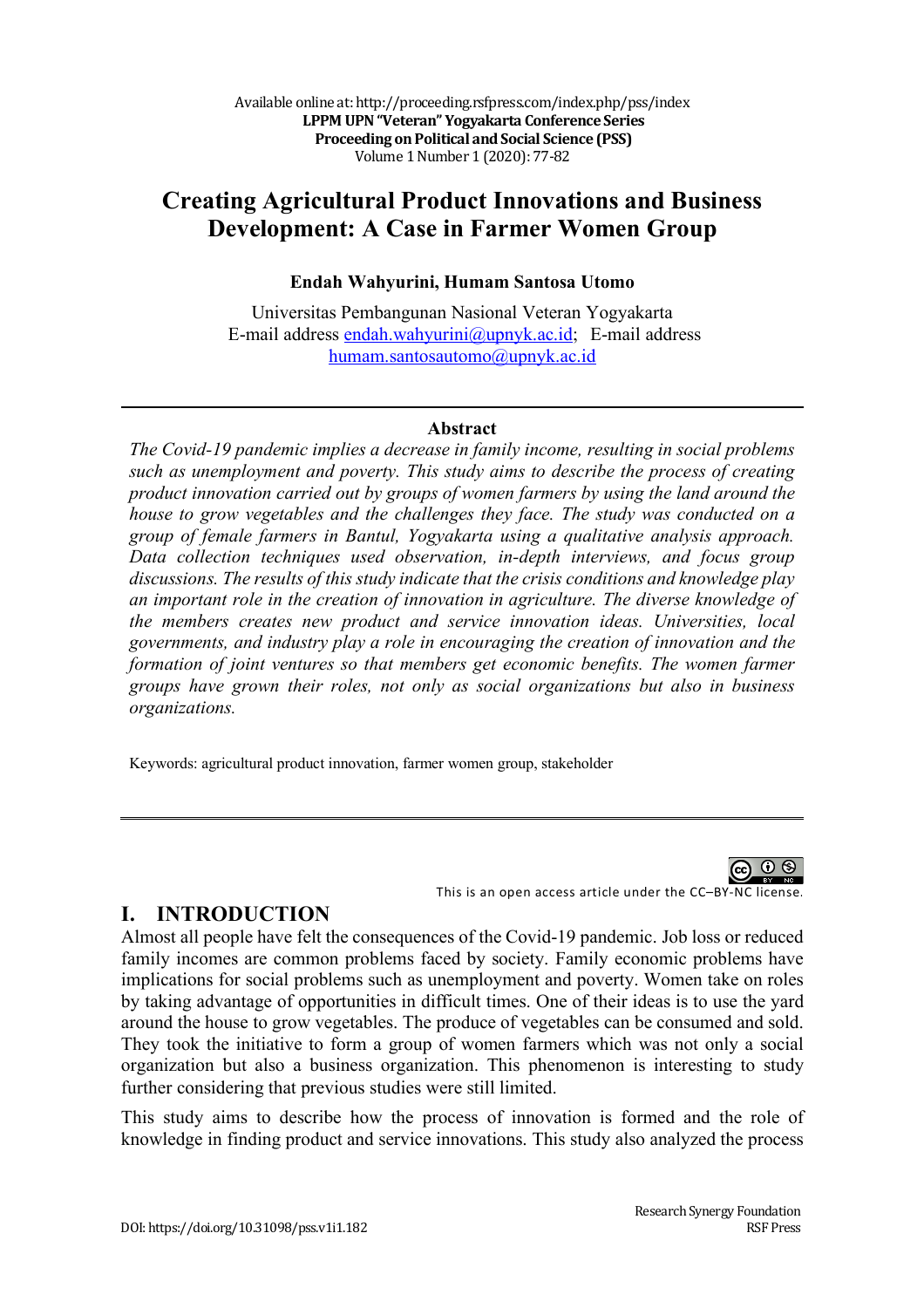of forming a women farmer group and the benefits of the group for its members. Apart from that, the role of the government and universities is also interesting to observe. Social support, especially from family, is also important to learn.

## **II. LITERATURE REVIEW**

## **II.1. State Innovation**

Innovation is important for companies because it is a source of company competitiveness (Battor & Battor, 2010; Sivadas & Dwyer, 2000). The company's competitiveness has implications for increased sales and profits. Innovation is shown by new products or product development that can increase product value so that you can compete with competitors. On the basis of an innovative company is a company that is able to create or develop products according to market tastes (Adler & Shenbar, 1990). The results of scientific research play an important role in the process of creating innovation (OECD and Eurostat, 2005).

Agricultural innovation goes through various stages, including technology adoption, adaptation, and diffusion at the farm level, and to investigate the impact of agricultural policies on technological change, technical efficiency, and production intensification (Pisante et al., 2012). Innovations in agriculture, such as the use of different new technologies to meet different market demands. Innovation results in higher quality products in terms of size, shape, taste, and so on. Packaging innovation is also needed in protecting product quality and a more attractive appearance. Financing innovations result in lower costs so that companies can charge more attractive prices.

## **II.2. The Role of Stakeholders**

The ability to innovate is not only influenced by farmers, but also by the surrounding environment (Porter et al., 2007). The Triple Helix innovation model encourages economic development (Etzkowitz and Leydesdorff, 1995). Government, academia, and industry play an important role in increasing the innovation and progress of small businesses. Sources of financing, increased knowledge, utilization of technology, and access to marketing are urgently needed (Yuwawutto et al. 2010). Therefore, an effective innovation system includes all relevant stakeholders. The government contributes to increasing agricultural product innovation through public research, infrastructure, and tax policies that have implications for small business operations (OECD, 2011).

Rangaa et al (2008) have identified the main reasons for the failure of collaborative roles in the triple helix, including the government's awareness of the problems of small companies, less visible government programs, overlapping bureaucracy, cultural differences, and language differences. Each party must have a strong commitment to innovation creation for small companies and business development. Innovation needs to be supported in order to generate financial benefits for small companies. Therefore, the managerial aspects, access to capital, and market access are needed by SMEs in developing their business.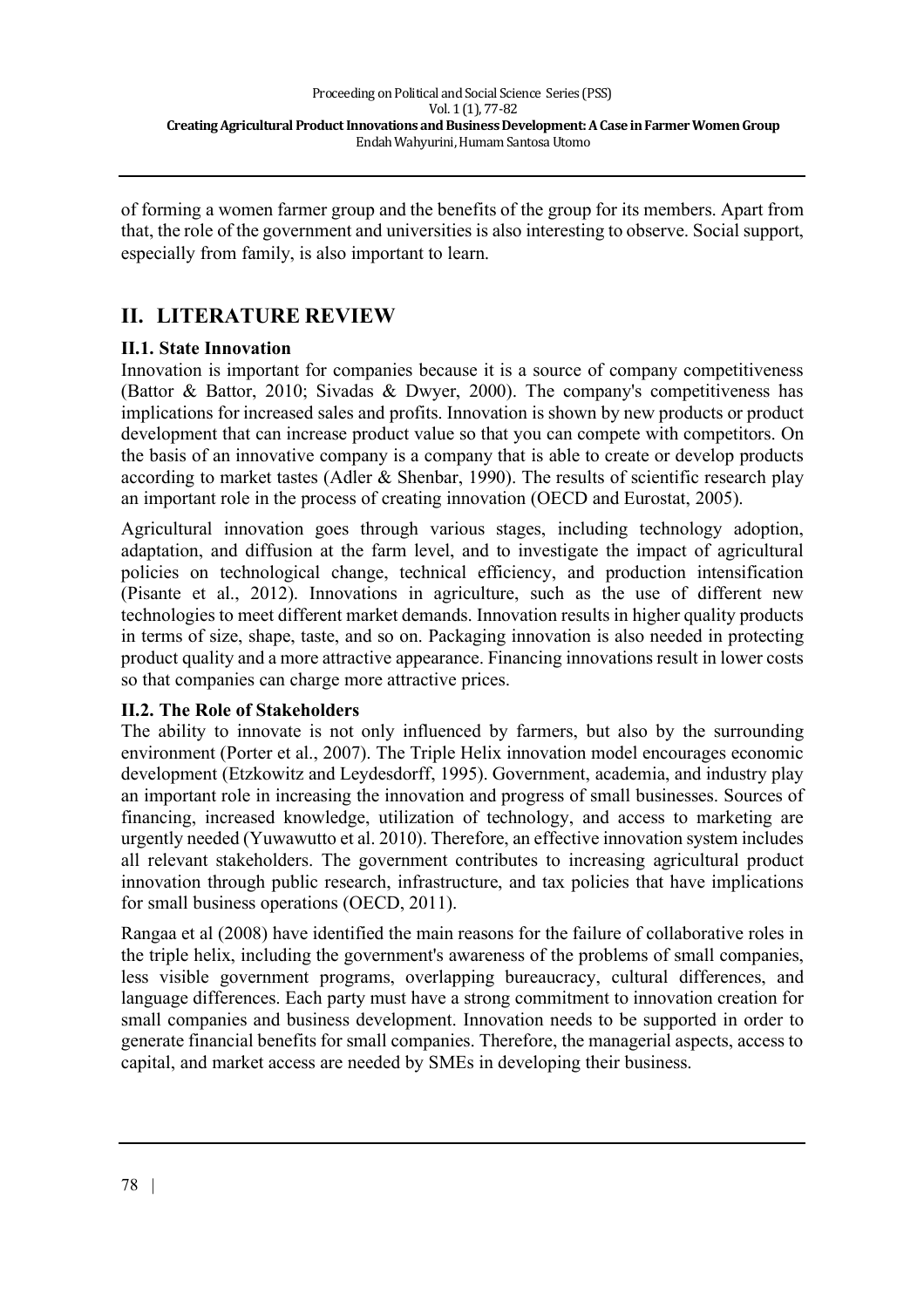# **III. RESEARCH METHODOLOGY**

This study used a qualitative approach involving 10 farmers from a group of women farmers in Bantul, Yogyakarta. They developed farms on the narrow land around their homes during the Covid-19 pandemic. The data source used is primary data using observation, in-depth interviews, and focus group discussion (FGD). Apart from the women farmer groups, information was also collected from the local government, universities, and industry. Triangulation was carried out to ensure that the data obtained were valid and consistent. Through FGD, the answers of each party can be confirmed. Answers from related parties are used to analyze the problems of this research.

# **IV. FINDING AND DISCUSSION**

## **IV.1. Results Innovation Creation**

The Covid-19 pandemic has had a negative impact on family income. This situation spurs the members of the women farmer groups to make various breakthroughs in order to fulfill their daily lives. Before the pandemic, they worked in the fields to make ends meet, although the results were also unreliable. Their rice fields are not large, so the harvest is not sufficient for the family's needs. Innovations have been carried out in the following steps:

## **IV.1.1. Brainstorming**

The women farmer group members held discussions with the college team's guidance in order to find a solution. They have almost the same problem, namely falling income during a pandemic. Women farmer group members have various educational backgrounds, knowledge, and experiences. Brainstorming is carried out in an effort to find ideas to develop agriculture so that it has greater economic benefits. Based on diverse knowledge, it is not difficult to come up with business ideas. They agreed to improve the function of the organization not only as a social function but also as a business function. Initially, the women farmer groups were only used to exchange knowledge related to agriculture and agricultural fairs. They began designing joint activities to collaborate on economic activity. They collect ideas for creating new agricultural products and services.

## **IV.1.2. Idea Setting**

Various kinds of ideas from the members were analyzed and selected some ideas that really provide value for consumers and provide income for farmers. They decided to manage the narrow land around their house. The narrow land around the house can be used to grow vegetables so that they can be consumed by themselves and sold to consumers.

## **IV.1.3. Determination of agricultural product innovation**

The product innovation created is organic vegetables. They grow various kinds of vegetables that are needed by the community. Organic vegetables are easier to grow in the yard around the house because the water used can be well controlled. Organic vegetables require different treatments and have different markets. Organic vegetables are usually sold in supermarkets and have middle to upper-class market segments or consumers who are sensitive to chemical fertilizers. Generally, organic vegetables are more expensive than non-organic vegetables. Organic vegetables grown in the yard around the house can reduce production costs so that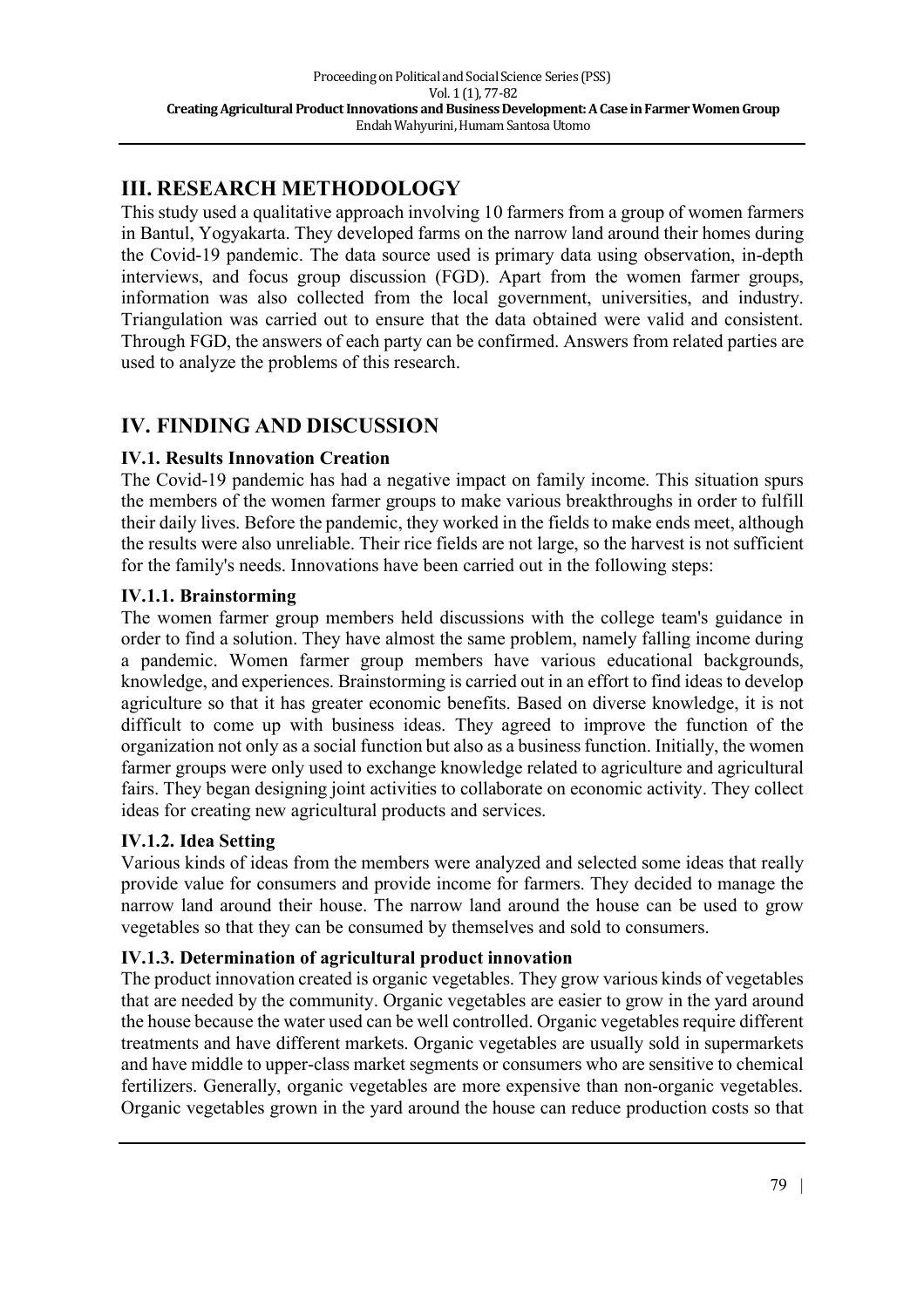they have higher competitiveness compared to competitors. Apart from vegetables, innovation is also in the form of processed foods made from organic vegetables.

#### **IV.1.4. Determine the sales service innovation**

Social restrictions have been put in place during the pandemic, so sales to vegetable outlets have been hampered. Online sales are the best choice by opening product information on social media, like Instagram, WhatsApp, Line, or other social media. Distribution is carried out directly to consumers who order and vegetable products are delivered directly to consumers' homes.

## **IV.1.5. Product packaging innovation**

The packaging innovation is intended to maintain the quality of agricultural products while increasing product attractiveness. The packaging uses recycled paper so it is environmentally friendly and very affordable.

#### **IV.2 Business development**

The members of the Women's Farmers Group are not used to set up a well-organized business unit. The formation of a business embryo involves a team from universities as facilitators. A small company in the form of a cooperative has been formed, although it does not yet have a legal entity, it has started operating. The company structure is designed simply because it is still in the pilot stage. The company is headed by a director and two or three managers. The production manager is in charge of preparing organic vegetables according to market demand. In addition, the production manager also develops processed organic vegetable products, such as vegetable chips and ready-to-eat vegetables. Marketing managers are tasked with designing marketing strategies and carrying out sales to consumers. Marketing managers also design and manage online marketing thereby expanding the marketing area. The financial manager is in charge of managing funds so that they can support company operations.

## **IV.3.Role of Local Government**

The government contributes significantly to creating innovation and developing business. The government provides flexible regulations for starting a business. In addition, the local government also provides guidance to farmer groups to find innovative ideas and develop institutions. The local government also provides exhibitions and culinary stalls to facilitate the sale of SMEs. The Bantul Regency Government organizes a culinary market around government offices and culinary centers every two weeks. The village government also provides sales facilitation for nearby SMEs with cheap rental fees.

#### **IV.4.Industry Role**

The banking industry has provided credit facilities to members of women farmer groups at low-interest rates. In addition, through the CSR program, several government banks have supported the activities of women farmer groups in facilitating agricultural facilities and sales facilities. For example, providing a sales place and assisting in the production process.

#### **IV.5.Role of Higher Education**

Higher education has human resources who can help the difficulties faced by women farmer groups. One of the universities participating in the innovation development and business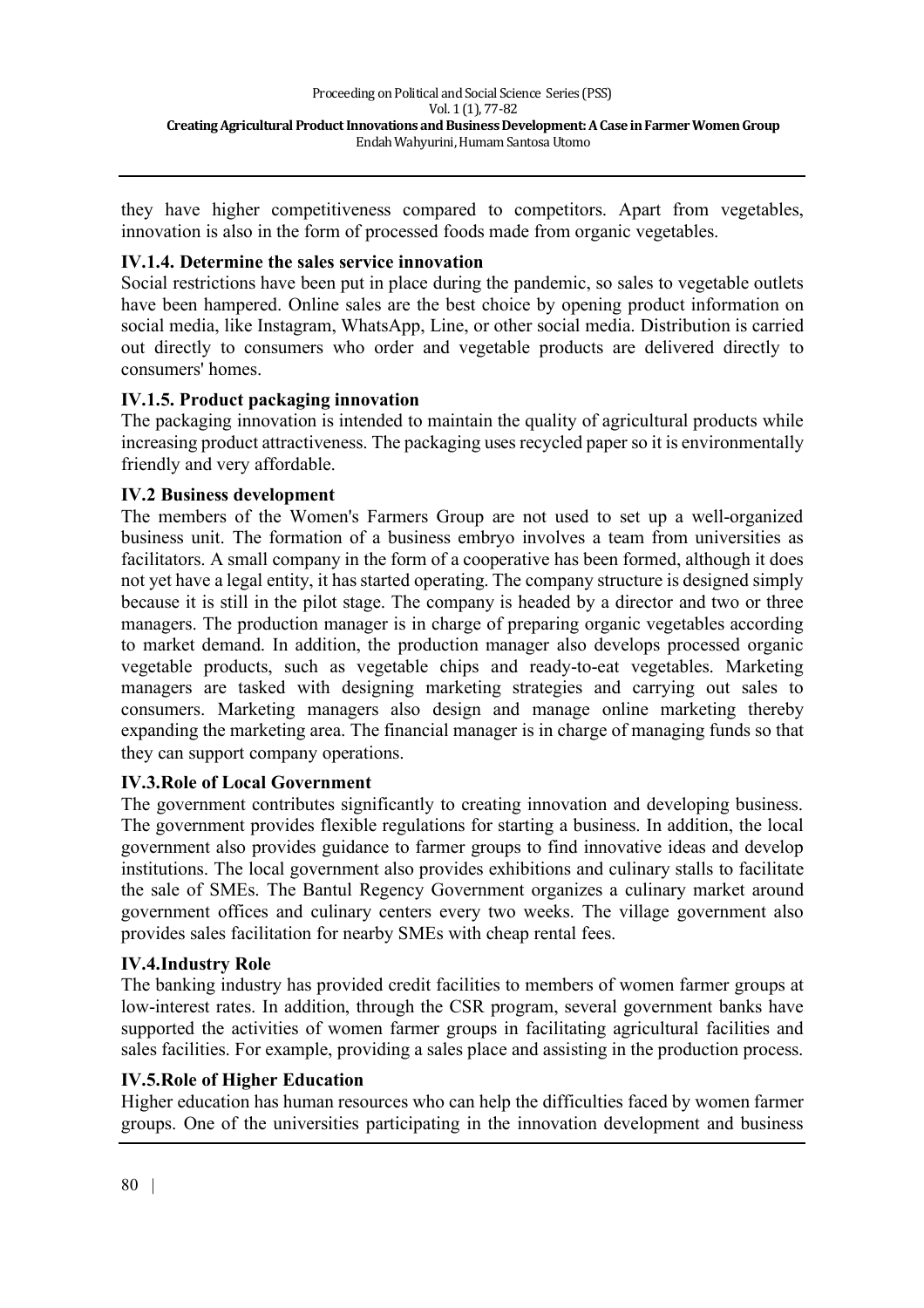development program is the University of Pembangunan Nasional "Veteran" Yogyakarta. The college team was involved starting from analyzing the situation, finding concrete problems faced by the community, looking for solutions together, finding alternative solutions, choosing the most possible solutions, finding product innovations, holding training, accompanying the formation of business units, conducting business assistance, provide facility assistance, and conduct joint evaluations. Higher education also assists in the management of business units that have been formed until they are considered independent. Lecturers and students are involved in community service programs that are carried out regularly and continuously.

## **IV.6. Challenges Faced**

The challenge faced is business sustainability. The business units that have been established are able to provide economic benefits for members. Some members who have been successful maybe self-sufficient so that the number of members of this business organization will decrease. In addition, the sharing of benefits and risks is a challenge. Financial reports that are not transparent enough lead to dissatisfaction with members who may resign. Therefore, a professional business organization with good governance is needed.

## **V. CONCLUSION AND FURTHER RESEARCH**

Agricultural product innovation begins with the problems experienced by the community during the pandemic. The use of yards around the house is one agricultural innovation to increase agricultural production. Organic agricultural products are also a form of product innovation that consumers are interested in. Various organic-based agricultural processed foods have also been made by women farmer groups. The innovation of vegetable product packaging by utilizing recycled paper is intended not only to protect product quality but also to increase product attractiveness.

The role of the women farmer groups has grown. Initially, this group was only intended to exchange knowledge and experience, but now it has developed into business collaboration by setting up production cooperatives. Support from the government, industry, and universities increases the speed of women farmer groups in realizing business development.

This study has several limitations. First, the women farmer groups taken in this study have not been able to represent groups of women farmers in the Bantul district. This study takes a case from one farmer group so that the next study is expected to expand the research to other farmer groups. Second, this research has not used quantitative indicators because this research uses a qualitative approach. Future research is expected to complement quantitative research so that a more comprehensive understanding will be obtained. The next research opportunity is also open to finding out the influence of knowledge on innovation creation with the role of stakeholders as moderators. This study makes a practical contribution to women farmer groups in developing innovative products and services. This study is also useful for stakeholders in carrying out an effective mentoring program.

## **VI. REFERENCE**

Battor, M., & Battor, M. 2010. The impact of customer relationship management capability on innovation and performance. *Journal of Marketing Management*, 26(9-10), 842-857.